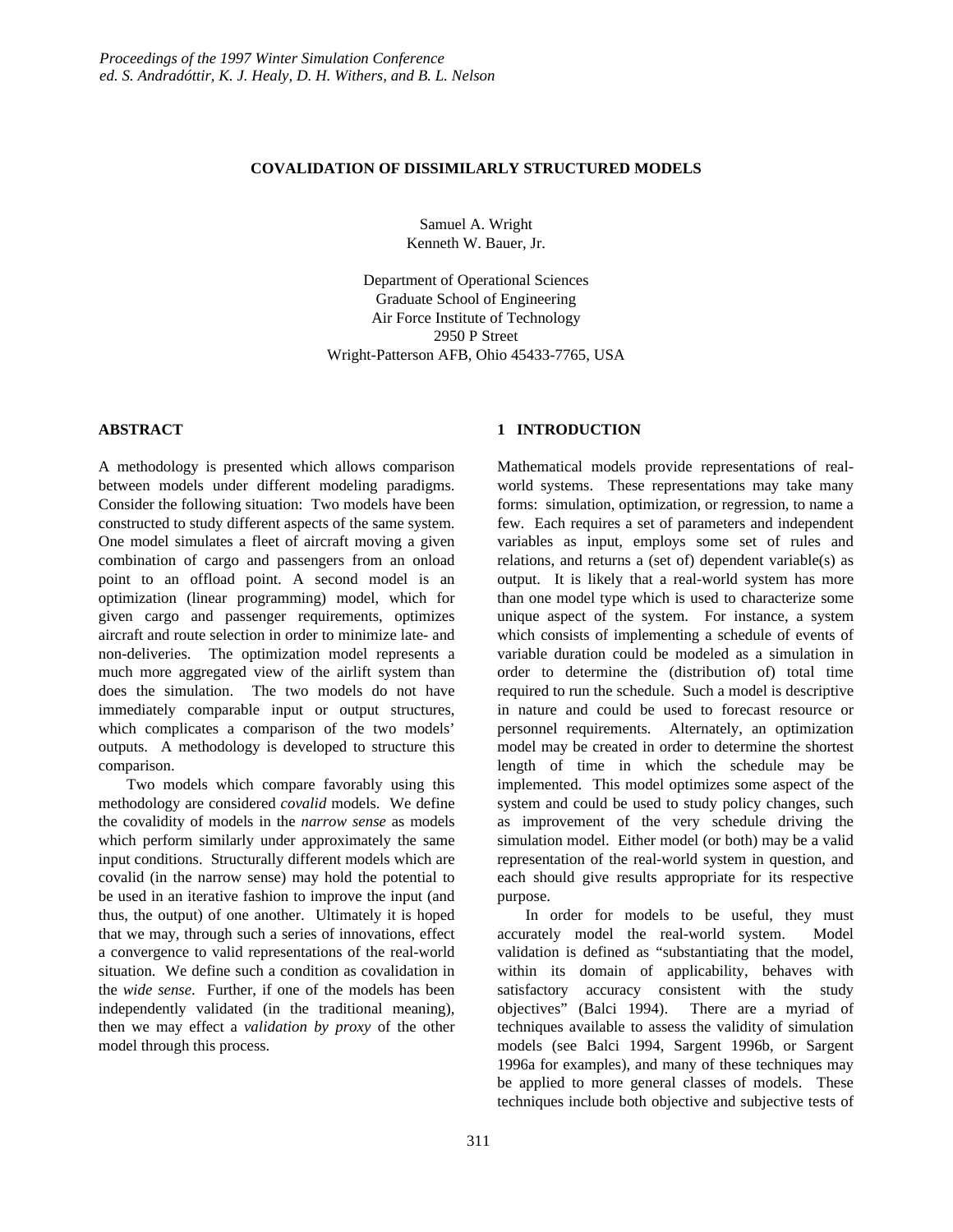models, assessing the validity of model assumptions, model structure, behavior of model execution, and the model's output performance, among other tests. Depending on the study, different aspects of model validation may be of paramount importance. This effort concentrates on models' output performances.

There is a large body of literature relating to determining the output validity of a model for which real-world data can be obtained (see Law and Kelton 1991, p. 314-322 or Balci 1994 for examples and further references). The use of similarly structured models (specifically, simulations) has been proposed to assist in establishing model credibility (Diener, Hicks, and Long 1992). Often, the system being represented cannot be sampled in order to make comparisons. In such a case, a method of model output validation is not as obvious.

In this paper, we propose a method of *covalidation*, possibly resulting in a *validation by proxy*, in which dissimilarly structured models (e.g., optimization and simulation) representing the same real-world system for which output data are unattainable may be contrasted.

The rest of this paper is organized as follows. The next section provides a background to the specific application which generated the requirement for this research. The following section introduces the surrogate models used to test the developed methodology. The next three sections present methods for model covalidation. The first of these defines relevant terms. The second describes an iterative technique designed to exploit the crossflow of information between dissimilarly structured models. The third section presents a marginal analysis approach to model comparison. Following these sections, the methodology is demonstrated using surrogate test models. We conclude the paper with a summary and recommendations for further research.

# **2 MOTIVATION**

The ultimate goal of this research is to contrast two large scale models. One model is a large scale discrete event simulation model which enjoys a relatively high level of acceptance. The other is a large scale linear programming model designed to optimize the same general system modeled by the simulation. The simulation model is used by the Air Mobility Command (AMC) and is known as the Mobility Analysis Support System (MASS). The Airlift Flow Module (AFM) is the simulation core of MASS. It simulates the movement of detailed cargo requirements through the airlift system based on the availability of aircraft, air routes, and air base infrastructure and resources.

The other model to be studied is a large scale optimization model developed jointly by the Naval Postgraduate School (NPS) and the RAND Corporation known as the NPS/RAND Mobility Optimizer (NRMO) (Morton, Rosenthal, and Weng 1996). NRMO models the strategic airlift system as a multi-period, multicommodity network-based linear program (LP) with many side constraints. Use of the model is intended to provide insight into mobility problems such as fleet and infrastructure adequacy, and the identification of system bottlenecks.

NRMO's minimization objective function is the weighted sum of three sub-objectives. First, a large relative weight is attached to the non-delivery of cargo. Next in relative importance is minimizing the lateness of cargo deliveries. Finally, a third, relatively small weight is applied to minimizing the penalty for performing certain undesirable actions (such as deadheading crews). The weights applied to each sub-objective are subjective, but are generally ordered in that the weight for nondelivery is far greater than the weight for late delivery which, in turn, is far greater than the weight of the penalty.

The two models have many differences as well as similarities. The similarity to be capitalized on in this research is that both model strategic airlift and provide certain common outputs, such as the amount of cargo delivered. A major difference between the models is that NRMO optimizes the airlift schedule while MASS schedules flights based on the next availability of aircraft and a prioritized list of routes. Also, MASS models most event durations as random variables, while NRMO only models a mean value. A third major difference is that while MASS provides a detailed look at many aspects of the airlift system, NRMO represents a much more aggregated view of the airlift system.

The MASS simulation is currently in use by AMC Studies and Analysis Flight (AMCSAF), and though a formal validation has not occurred, its results are generally accepted as valid. One obstacle to a traditional, output-based validation of either model is that there is no way to collect real-world data from a strategic airlift system due to the infrequency of actual large-scale conflicts. Desire by AMCSAF to have some basis for the use of the NRMO optimization model has provided a motive to compare and contrast the two models.

# **3 TEST MODELS**

As an investigation into the feasibility of the proposed methodology, very small scale test models are developed which are based on the MASS and NRMO models. First, a small scale simulation is constructed which models the movement of simple blocks of cargo with a fleet of identical aircraft from a single onload point to one of two offload points, after which aircraft recover to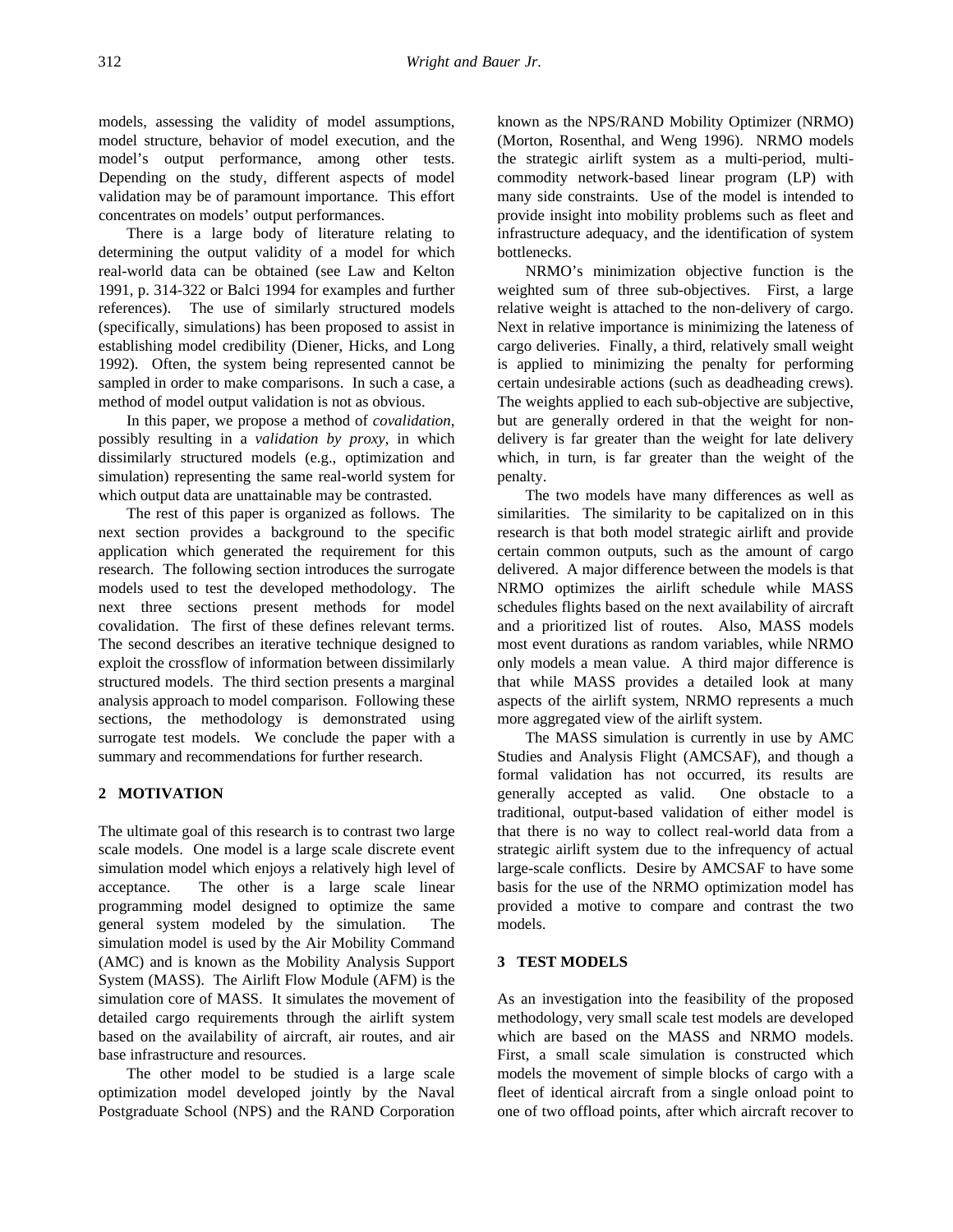the onload point for further missions. The proportion of movement to each offload is user defined.

A small LP is also created which optimizes the amount of cargo that can be moved across the same airlift system as the simulation. Input into this model is an estimate of the efficiency of ramp space usage, which should account for the fact that ramp space may not be optimally scheduled in practice. This LP outputs, along with the total amount of cargo moved, the amount of cargo moved to each offload, thereby implying an optimal proportion of use for the two offload points.

Data used in these models are notional only and are not intended to resemble any actual airlift system data. Likewise, results obtained from these models are not intended to mimic those of the MASS or NRMO models, or those of any actual airlift scenario.

#### **4 DEFINITIONS**

First, a framework for covalidation is established. In general, the *covalidation* of two (or more) models of similar or dissimilar structure representing the same realworld system is the process of comparing the models, mindful of each individual model's domain of applicability, with the object of relative substantiation. *Covalidity* can be thought of as a matter of degree. *Covalidity in the narrow sense* is defined as a description of models which perform similarly under approximately the same input conditions. The extent to which models may be covalid in the narrow sense further depends upon the purpose of the models. For models with similar purposes (but perhaps different levels of detail or different modeling paradigms, such as two simulations of the same system with different levels of aggregation), the concept of narrow sense covalidity applies directly. For models with dissimilar purposes (such as the comparison between an optimization and a simulation), the definition may imply the ability to effect a meaningful cross-flow of information between the models.

In the case of dissimilar models, it is assumed that certain outputs from one model may contain information useful as input to the other model. If such a condition exists, it is possible the models may be used iteratively to enhance the performance of one another, resulting in a type of output convergence. Demonstrating such an iterative scheme is the secondary focus of this research.

*Covalidity in the wide sense* is defined as a description of models which not only are covalid in the narrow sense, but also which can be shown to be valid representations of the real world system. Further, if one of the models has been independently validated from the perspective of its intended use, models that are covalid relative to that model are considered *valid by proxy*.

## **5 INFORMATION CROSSFLOW**

In dealing with dissimilarly structured models, the differences between the models must be carefully examined and exploited. Typically, dissimilarly structured models not only have different input (including both variable and parameter) sets, but could also have different levels of aggregation, as well as different capabilities in terms of modeling the actual system. In order to make a reasonable assessment of the models' covalidity, however, each of these differences must be examined.

Different levels of aggregation are common between structurally different models. The MASS simulation models the airlift system to a high level of fidelity compared to the NRMO optimization model. When comparing such models, the designed level of aggregation should be maintained for each model. In other words, the fidelity of models should not be compromised for the sake of "fair comparison." Optimistic optimization results could prove to be the result of unwarranted aggregation. For example, the infinite divisibility of units of cargo in the optimization could result in more cargo movement than is actually possible. By maintaining the appropriate levels of fidelity in each model, the covalidation process may also provide information on the appropriateness of such aggregation.

Whether to use the different modeling capabilities which exist between models should be carefully considered on a case by case basis before model comparison is performed. Generally, the "extra" capabilities of one model compared to the other model should be switched off, if possible. For example, since NRMO can effectively model aerial refueling aircraft operations while MASS cannot, the NRMO capability should be turned off during the comparison. If this is not possible, arrangement of the input variables or parameters should be such that the capability has no effect.

An exception to this general rule occurs when differences inherent in the modeling paradigms used allow one model to adequately model a system aspect while the other cannot. A simple example of this is that NRMO does not model the variability inherent in many airlift processes, relying instead on averages, while MASS models the random distributions of such variables. This difference in capabilities accounts for a fundamental difference between the two models, one for which comparisons in terms of covalidation are desired.

A difficult area is ensuring a rough parity in inputs between the two model types. Even when a particular input feeds both models, if the level of aggregation for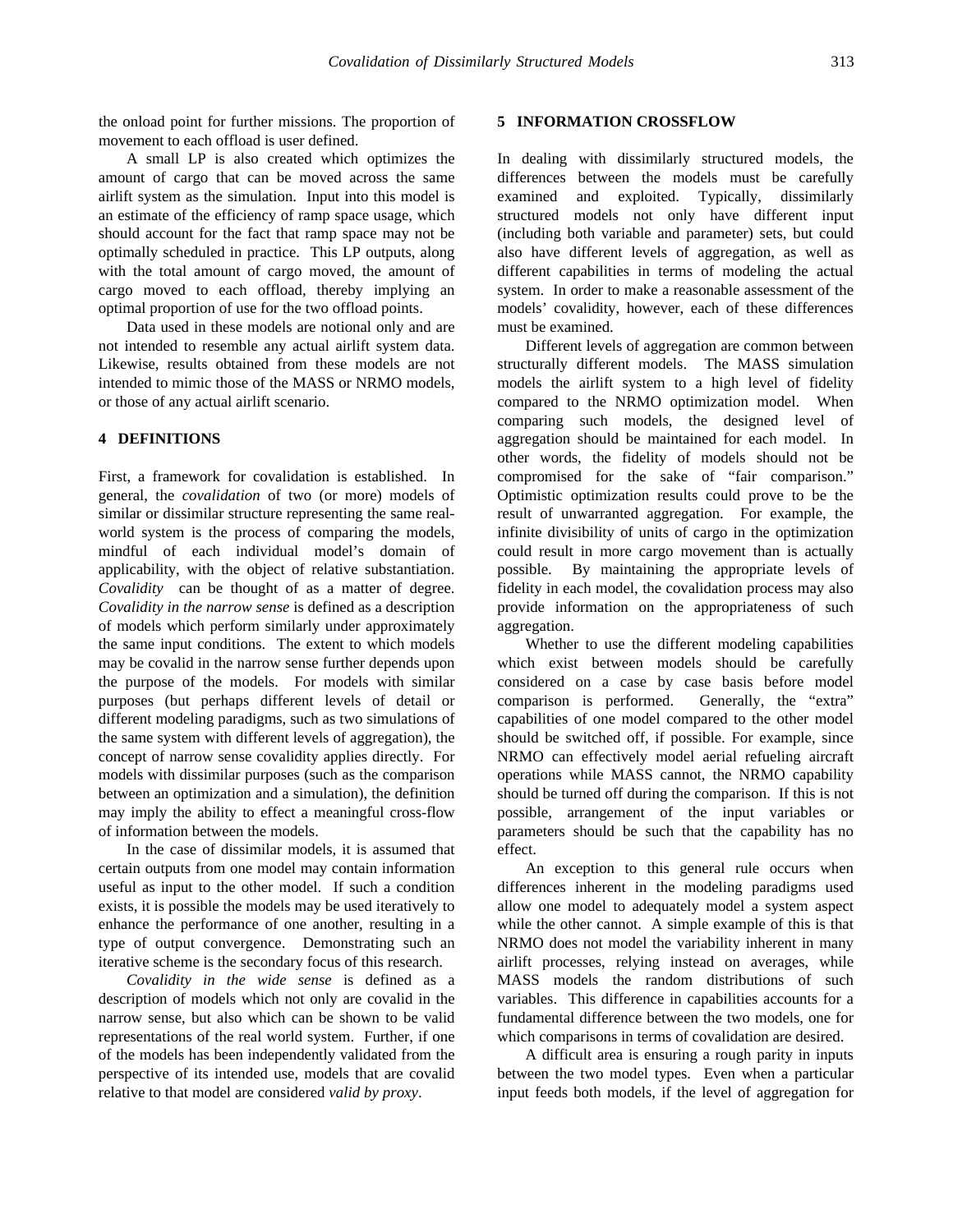this input is different between the two models, special care must be taken to ensure equitable representation.

The real trick is to select outputs of one model which will serve as inputs to the other. In general, it is not clear that finding such information to crossflow is possible. However, since optimization models provide the "best solution" while simulation models can provide measures of system parameters, it seems reasonable that information could be meaningfully exchanged between these model types.

Here, an iterative method is employed in which inputs may converge. The purpose of this iterative scheme is to effect the crossflow of information between the models. That is, one model's output (or a function of that output) is supplied as input to the other model. For instance, NRMO provides as output the optimal selection of aircraft routes, while MASS accepts as input the frequency of route usage. On the other hand, MASS provides output which can be translated to the efficiency of parking space use, an input parameter required by NRMO. This iterative scheme is described in Figure 1. Though the figure specifically represents the application of simulation and optimization (e.g., MASS and NRMO, respectively) iteration, its concept is clear enough for general application.

In Figure 1, the *i* subscript denotes the current iteration. Each model has two input sets:  $X^S$  (or  $X^O$ ) is standard input for each model and  $\mathbf{X}^{OS}$  (or  $\mathbf{X}^{SO}$ ) is input which can be derived from or modified in reaction to the other model's output (input from the optimization to the simulation, or vice versa). For the first model execution, some (subjective) nominal values are placed on the inputs which, during later iterations, will be implied from output of the other model. Likewise, certain output, **Y***<sup>S</sup>* (or  $Y^O$ ), is not used by the other model while  $Y^{SO}$  (or **Y***OS*) contains output which is utilized by the other model (output from the simulation to be used as input to the optimization or vice versa). The output subset that is used by the other model is "filtered" appropriately to make it usable as input for the other model. This filtering can be realized as a direct mathematical relationship or reflected as changes in policy or by adding model constraints.

Once every cycle, a check is made to determine if the stopping criterion has been met. This criterion can be that a model's input has converged. Alternatively, iterations may indicate that a point of diminishing returns has been reached with this process. Either way, the *last* iteration inputs are deemed those which are as close as possible, and they are used as the experimental design center for the ensuing model comparison.

Prior to developing the particulars of model comparison, a summary of the steps taken to achieve a crossflow of information is offered. First, the



In the figure:

*i* is the iteration number *last* is the final iteration number *N* implies a nominal value

Simulation input/output

**X***S* is input specific to simulation

 $X^{OS} = g(Y^{OS})$  is input to simulation which is derived from output of optimization

**Y***S* is output of simulation

 ${\bf Y}^{SO}$  is output from simulation which is to be used as input to optimization

Optimization input/output

**X***<sup>O</sup>* is input specific to optimization

 $X^{SO} = f(Y^{SO})$  is input to optimization which is derived from output of simulation

**Y***<sup>O</sup>* is output of optimization

**Y***OS* is output from optimization which is to be used as input to simulation

#### Figure 1: Iterative Scheme

input/output structures of the models are carefully studied and appropriate adjustments are made due to the differences in level of detail and capability. Next,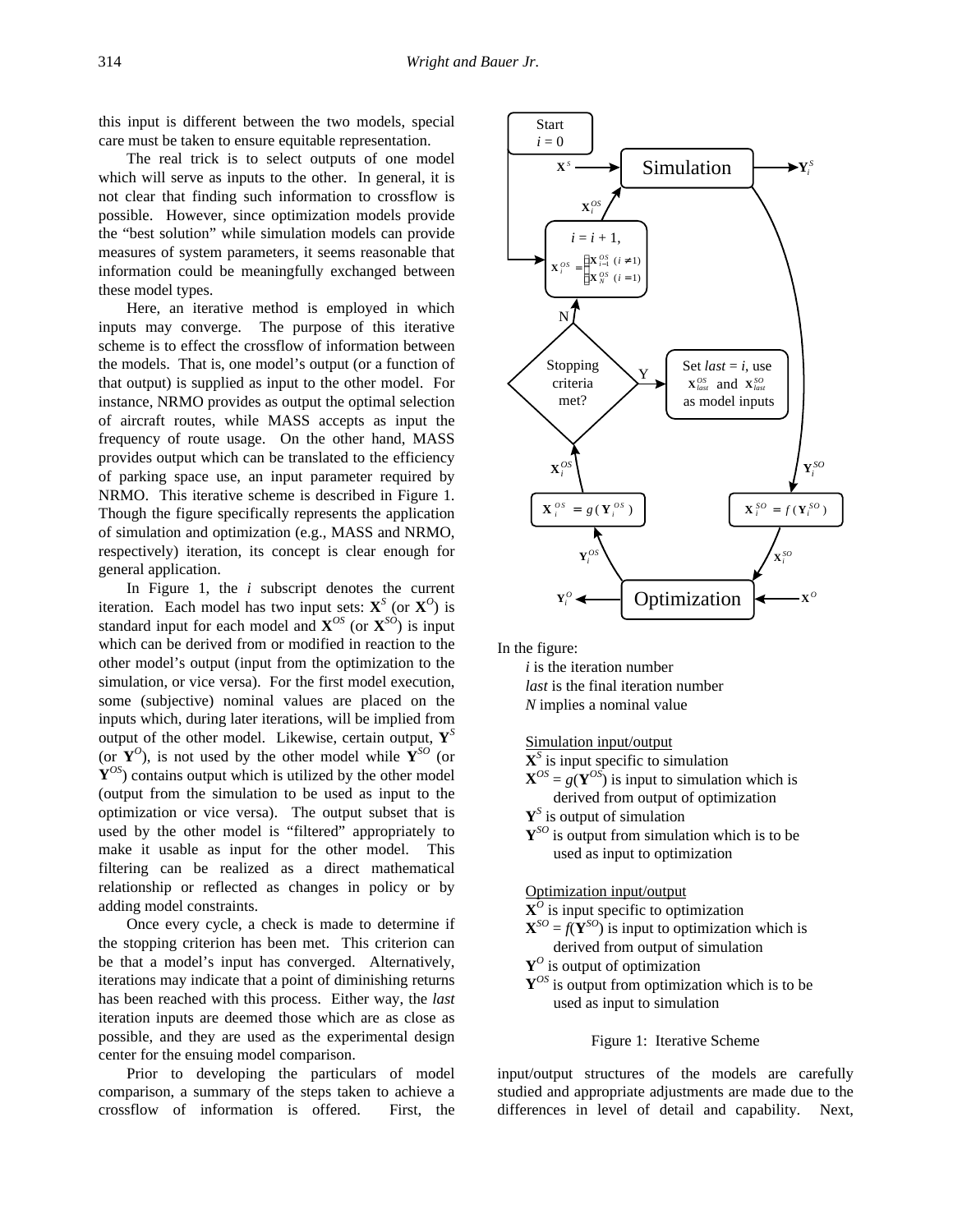input/output links are determined which will allow for a potentially meaningful crossflow of information. Finally, the information provided by these links is used in an iterative fashion aimed at improving both models. Convergence of these inputs should indicate a state where the models, as closely as possible, represent the same scenario. Further, convergence in the model's outputs provides the first indication that the models are performing similarly. This is further examined in the following section.

# **6 MARGINAL ANALYSIS**

In order to determine the level of model correspondence, a method of output comparison is required. Metamodels constructed across a relatively small experimental design of interesting and/or relevant input variables may provide a convenient means of effecting this comparison. Both models were exercised (during the iterative scheme) at the same basic input settings. This setting becomes the center point of an experimental design aimed at estimating the local gradients of each model. A comparison of these gradient estimates indicates whether the models respond in a similar fashion to perturbations in the selected inputs. However, complete agreement of these estimates between metamodels is not necessary for asserting that the models compare favorably.

A method is developed which allows comparison between the relative closeness of the model outputs as well as between estimates of gradients of the models representing the sensitivity of a selected output to a set of common inputs. Using this method, we are able to investigate the relative predictive value of the metamodels (through the output comparison) as well as compare the metamodels' abilities to provide a description of the physical system (through comparison of local gradients).

The next required task for model comparison is the creation of an experimental design. The design for this study is based on the desire to evaluate the sensitivities of a single output to changes in key inputs. The choice of design is dependent on the study. The number of model executions to be performed is restricted by the size of the models, the number of inputs to be varied, the desired design resolution, and the number of replications to be made at each design point (to reduce the output variability of simulations) (Box and Draper 1987).

The result of the iterative scheme is two sets of model inputs (to include parameters and variables), one for each model, which correspond nearly as possible to the inputs and outputs (as applicable) of the opposing model. The resulting convergence of certain inputs is valid only for the design point upon which the iterative scheme was performed. Assuming that the resulting inputs (whether variable, parameter, or logical rule) are constant across any large experimental design is incorrect in general. It is clear that at each design point across the common experimental design the iterative method may yield convergence to different sets of specific model inputs, and so this iterative method would require repeating at each point in a wider experimental design. For instance, a large change in the number of available aircraft (or any resource) may affect optimal routing. For this reason, we assume that design points are very close to one another and that the difference is unimportant.

## **7 ILLUSTRATIVE EXAMPLE**

In order to demonstrate the use of the proposed methodology, an example is given using very small scale test models which represent the MASS and NRMO models. Data used in these small scale surrogates is notional only and no inferences should be made from the data or results to either the MASS and NRMO models or to any actual airlift scenario.

The scenario posed is that 50 similar aircraft must fly as many missions as possible to either of two airbases (A and B) in 15 days. The airbases can handle 5 and 10 aircraft maximum on the ground (MOG) at a time, respectively, and are different distances from the home base. Sensitivities of both the number of aircraft and the amount of available MOG are of interest here. In the simulation (Baby MASS) the flight times to (and from) each base and the ground time of the aircraft at bases A and B are random variables, while the optimization (Baby NRMO) assumes a mean value. (See Appendix for a more detailed account of both the simulation and optimization models.)

The simulation accepts as input a ratio for the use of the two bases, while the optimization yields optimal values for this ratio. Similarly, since it is not possible in practice to perfectly schedule the ground spaces available at the bases (as an optimization model would), the optimization accepts as input a MOG efficiency factor. The simulation may yield a practical maximum number of aircraft that can be serviced at a base from which a better estimate for MOG efficiency may be derived. The iterative scheme uses this information to attempt convergence to some "optimal" ratio of base visitation and MOG efficiency.

Table 1 shows the results of the iterative scheme with 10 runs being made at each iteration (for the simulation). A fifty-fifty split was used as the nominal ratio of aircraft sent to each base, and 1.0 was used as the starting MOG efficiency. When the simulation results indicated a bottleneck at a base, a MOG efficiency was calculated based on the number of aircraft that were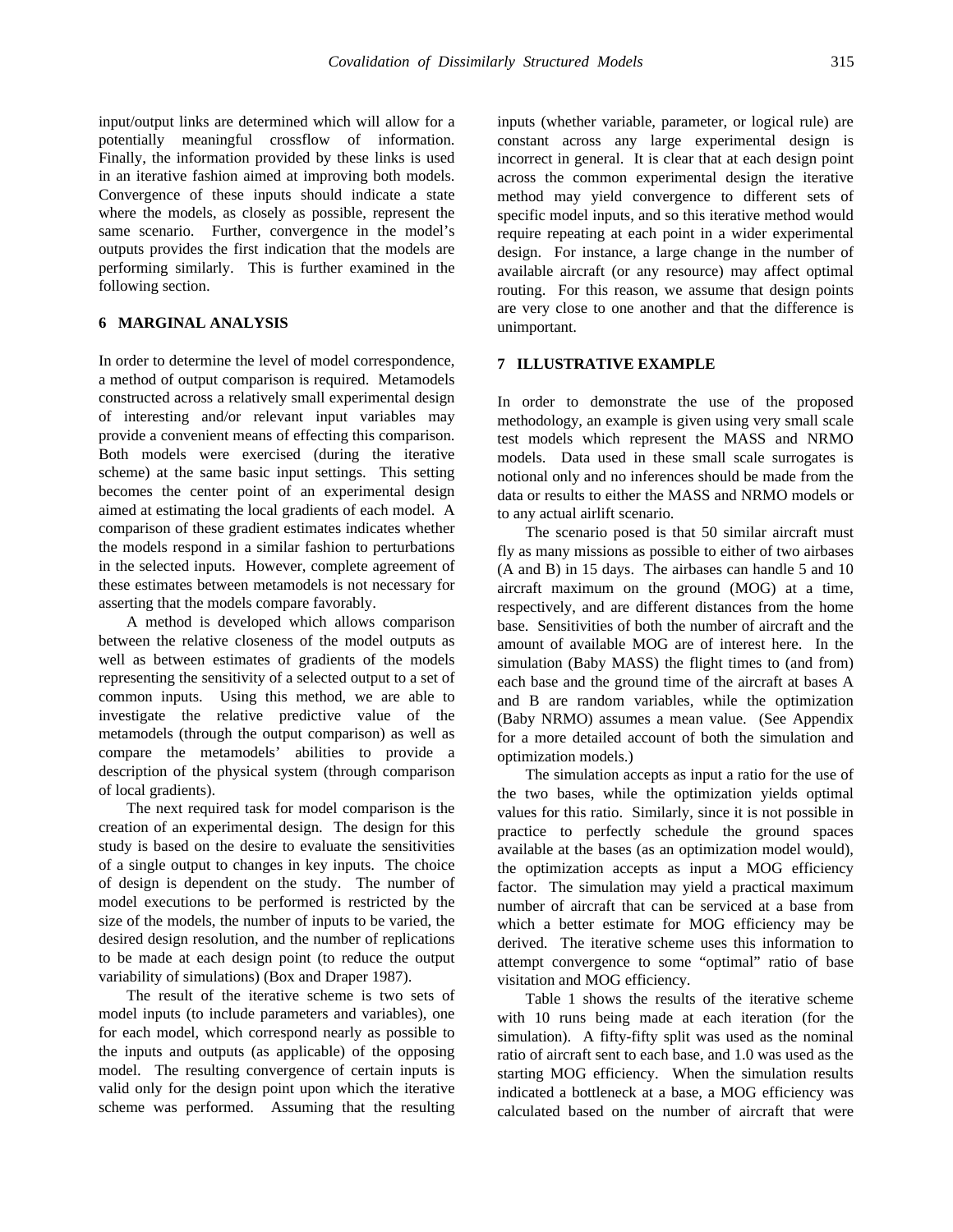actually able to be serviced at the base and the amount of time the aircraft had to be serviced at the base (see Appendix). For a Baby NRMO run, the number of planes routed to each base are determined. This ratio is used as direct input for the subsequent Baby MASS run (see Appendix).

Table 1: Iterative Scheme for Test Models

|   |       | <b>Baby MASS</b><br><b>Baby NRMO</b> |                |                    |       |       |
|---|-------|--------------------------------------|----------------|--------------------|-------|-------|
| i | A     | B                                    | Total          | A                  | В     | Total |
|   | 0.5   | 0.5                                  | $\leftarrow$ % | eff. $\rightarrow$ | 1.0   |       |
| 1 | 84    | 91.4                                 | 175.4          | 52.0               | 140.0 | 192.0 |
|   | 0.286 | 0.714                                | $\leftarrow$ % | eff. $\rightarrow$ | 0.938 |       |
| 2 | 50.7  | 129                                  | 179.7          | 56.8               | 131.3 | 188.2 |
|   | 0.318 | 0.682                                | $\leftarrow$ % | eff. $\rightarrow$ | 0.926 |       |
| 3 | 57.1  | 127.3                                | 184.4          | 57.8               | 129.6 | 187.4 |
|   | 0.324 | 0.676                                | $\leftarrow$ % | eff. $\rightarrow$ | 0.898 |       |
| 4 | 57.3  | 123.4                                | 180.7          | 60.0               | 125.6 | 185.6 |
|   | 0.340 | 0.660                                | $\leftarrow$ % | eff. $\rightarrow$ | 0.876 |       |
| 5 | 59.7  | 120.4                                | 180.1          | 61.7               | 122.6 | 184.3 |
|   | 0.352 | 0.648                                | $\leftarrow$ % | eff. $\rightarrow$ | 0.888 |       |
| 6 | 62.6  | 122.1                                | 184.7          | 60.7               | 124.3 | 185.1 |
|   | 0.345 | 0.655                                | $\leftarrow$ % | eff. $\rightarrow$ | 0.902 |       |
| 7 | 62.2  | 124                                  | 186.2          | 59.7               | 126.2 | 185.9 |
|   | 0.337 | 0.663                                | $\leftarrow$ % | eff. $\rightarrow$ | 0.901 |       |
| 8 | 60.3  | 123.9                                | 184.2          | 59.7               | 126.2 | 185.9 |
|   | 0.338 | 0.662                                | $\leftarrow$ % | eff. $\rightarrow$ | 0.901 |       |
| 9 | 60.3  | 123.9                                | 184.2          | 59.7               | 126.2 | 185.9 |

As seen in Table 1, a stopping criterion is met since the Baby NRMO results converge in the  $9<sup>th</sup>$  iteration. The input convergence is shown graphically in Figure 2. The final output values indicate that an average of 184.2 missions are flown in Baby MASS (with standard error of 2.21) and 185.9 missions are flown in Baby NRMO, and the comparison of these output values across the iterations is shown in Figure 3. The converged flying ratios and MOG efficiency are then used during the experimental design, for gradient estimation.

The metamodels were created using the number of aircraft and the amount of MOG at base B as independent variables perturbed over a  $2<sup>2</sup>$  plus center point experimental design. (MOG at base B was selected since base B proved to be a system bottleneck.) The number of planes was varied plus and minus 10 percent (to 55 and 45 planes, respectively) and the MOG at base B was varied by plus and minus 1 unit of MOG (to 6 and 4 MOG units, respectively). The number of missions flown is the dependent variable.



Figure 2: Base Ratio, MOG Efficiency Convergence



Figure 3: Thruput Improvement

The regression results are summarized in Table 2. Note that for the Baby NRMO model, the only error possible would come from specification bias. Since there is no error in Baby NRMO's metamodel, it is clear that none of the design points are outside the critical region found at the design's center, i.e., the optimal basis did not change at any design point. The metamodels are also shown graphically in Figure 4 and 5.

Table 2: Comparison of Test Models

|                             | Baby MASS | <b>Baby NRMO</b> | Difference |
|-----------------------------|-----------|------------------|------------|
| Mean                        | 177.5     | 185.9            | 8.4        |
| Planes                      | 12.7      | 13.0             | .3         |
| MOG at B                    | 13.7      | 11.2             | $-2.5$     |
| Interaction                 | 3.6       | 0                | $-3.6$     |
| coeff. std. err.            | 1.81      |                  | 1.81       |
| SSR                         | 14418     | 11755            | 766        |
| SSE                         | 4159      |                  | 4158       |
| <b>SST</b>                  | 18576     | 11755            | 4924       |
| $\overline{\mathrm{F}}{}^*$ | 53.2      | $\infty$         | 2.8        |
| $\overline{\mathbf{R}^2}$   | 0.776     |                  | 0.155      |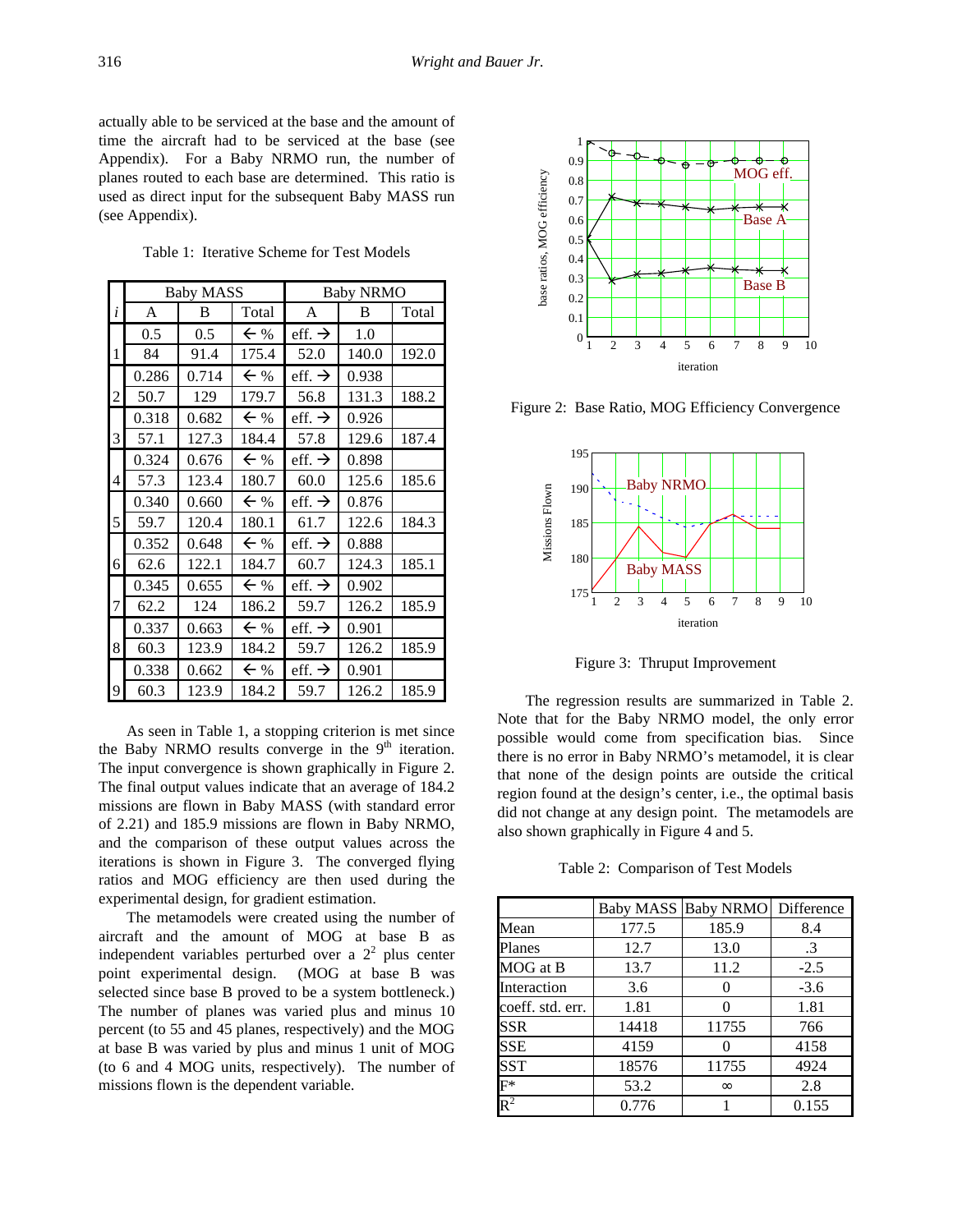

Figure 4: Baby MASS Metamodel



Figure 5: Baby NRMO Metamodel

The third column in Table 2 is formed by performing a regression of the differences between the Baby NRMO and the Baby MASS data. The relative insignificance of the overall comparison model (marginally significant at  $\alpha$  = 0.05) implies the similarity between the two models, with most of the difference reflected in the interaction term. However, the relatively large difference in mean values between the two models (compared to the center point arrived at through the iterative scheme) is a result of the Baby MASS model being evaluated across a relatively wide experimental region. The appropriate ratios of base A to B could be re-iterated at each design point or the design space could be narrowed in order to minimize this difference. Obviously, however, this is impractical in the case of the MOG at B factor, since the range is plus and minus one

MOG unit, which cannot be fractionalized in the simulation.

# **8 CONCLUSIONS AND FUTURE RESEARCH**

We have demonstrated a method which forms comparisons between models under different modeling paradigms. We have also introduced the notion of covalidity as two models which compare favorably using this methodology.

An insight taken from this research is the importance of not assuming that model starting conditions are static across wide experimental regions. In order to take advantage of our method of marginal analysis, keeping a narrow experimental region is vital since the input conditions arrived at in the iterative scheme likely have a narrow band of usefulness.

Further research is being conducted in this area, specifically the application of these covalidation methods to the actual MASS and NRMO models.

# **APPENDIX A**

Figure 6 shows the basic network used in the test models. In the network for the base case (center of experimental design), 50 aircraft are sent from Home to either A or B. At A or B, the aircraft are unloaded and serviced, and they return to Home. Scenarios for both the simulation and the optimization cover 15 days. The flight and service time distributions shown are used in the simulation, but the optimization formulation only reflects the mean times.



Figure 6: Test Model Network